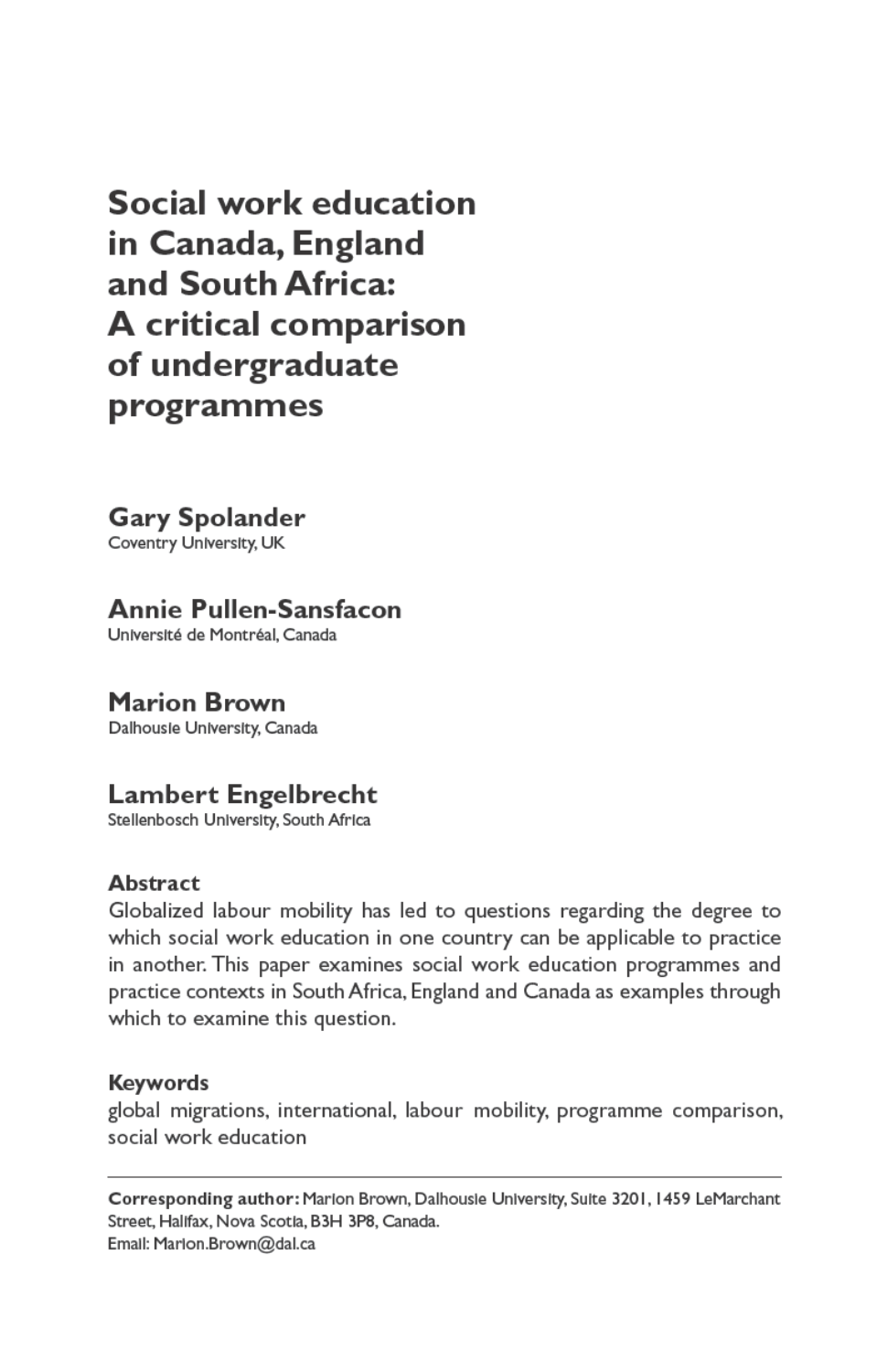## **Introduction**

In the current context of globalization, migratory movements are occurring across the world in unprecedented numbers. In addition, labour mobility among professionally-educated practitioners from a range of academic disciplines is also on the rise, presenting unique challenges to educational institutions and discipline-specific regulatory bodies. This paper explores the issues inherent in the migration of social work practitioners with regard to their move from professional education in one national context to professional practice in another. Specifically, this paper examines social work education models for practice in England, South Africa and Canada with a view to understanding how these systems prepare social workers for international migration in their professional capacity. The authors begin with an overview of the social welfare context in each country and then detail the methodology used for the comparison herein. Next, the authors review systems of accountability, admission to programmes, practice learning, professional suitability, and relationship to the professional body across the three countries. The paper concludes with implications drawn from analysis of the three social work education models.

# **Setting the context**

Among the many concurrent agendas of globalization, the development of policies and multi-lateral agreements to facilitate labour mobility among the professions has become an increasing priority. Social work educational programmes have taken up the cause to prepare students for international migration as well as facilitate international exchange experiences for students returning to their home countries. As a result there are challenges to curriculum, pedagogy and assessment (Razack, 2002). For example, the document 'Global Standards for the Education and Training of the Social Work Profession' (International Association of Schools of Social Work [IASSW] and International Federation of Social Workers [IFSW], 2004) identifies universal values that propose a consensus around key issues, roles and purposes of social work internationally. This document acknowledges a need for flexibility in assessment of social work education and its application across cultural and structural contexts, and offers a starting point in the dialogue regarding the impacts of labour mobility on practice. The concept of universal standards attempts to ensure a common level of expectation in relation to social work education globally; it offers a framework to recognize transnational mobility of social workers and acknowledge the impact of global events on local practice (Lyons, 2006). At the same time, these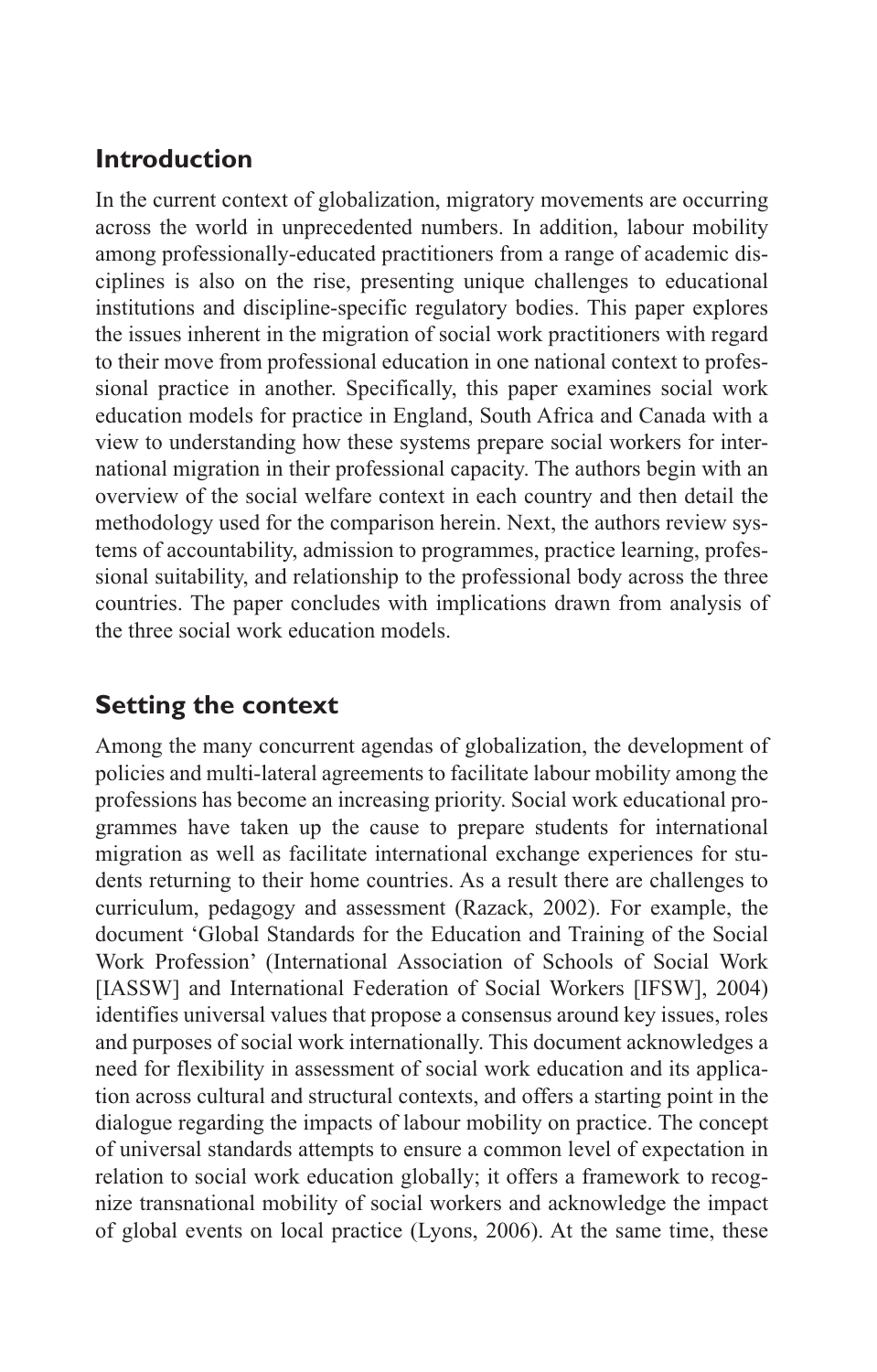standards cannot ensure standardized education and practice: due to the diversity of spoken languages internationally, the differences in economic and geographical situations, and the varied cultural norms in place, global standards are not always internationally relevant, which makes their application challenging (Healy, 2004; Yip, 2004). Furthermore, not all schools offering social work programmes develop their curriculum based on the 'Global Standards': the findings of a membership survey commissioned by the IFSW in 2005 showed that out of the 28 countries that responded, between 27 and 40 percent of the schools did not have all the required course content as recommended therein (Baretta-Herman, 2008).

This paper examines specific components of social work education programmes in South Africa, England and Canada in an effort to exemplify the tension between the call for universal standards of social work education and the unique socio-political contexts of each country.

## **Socio-political contexts of social welfare in South Africa, England and Canada**

In all three countries, historically and rhetorically, the primary target group of social work is vulnerable and marginalized sectors of society. Integrated social work services are delivered on levels of prevention, early intervention, statutory, residential and alternative care. Within these systems, the profession of social work has long been part of a system promoting the development and social well-being of individuals, families, groups and communities though a range of service providers, such as the government, non-governmental organizations, community-based and faith-based organizations and private sector entities. Paradoxically, social work in England and Canada has simultaneously long been critiqued for its benevolent imperialism in the delivery of its services, as described later.

The legacies of colonization and apartheid have resulted in a history of inequality and violations of human rights in South Africa. These have been key features in the development of its system of social welfare and social work in particular after the country's first democratic elections of 1994. Central to democratic and citizens' rights is the South African Bill of Rights, which guarantees rights under the Constitution of the Republic of South Africa (Republic of South Africa [RSA], 1996), including the right to education, healthcare, political and civil rights and social security. These rights are judicially enforceable and underpin a social development approach to social welfare that supports social and economic development, democracy and participation in welfare (RSA, 1997). The constitution obligates the state to bestow social rights and serves as the basis for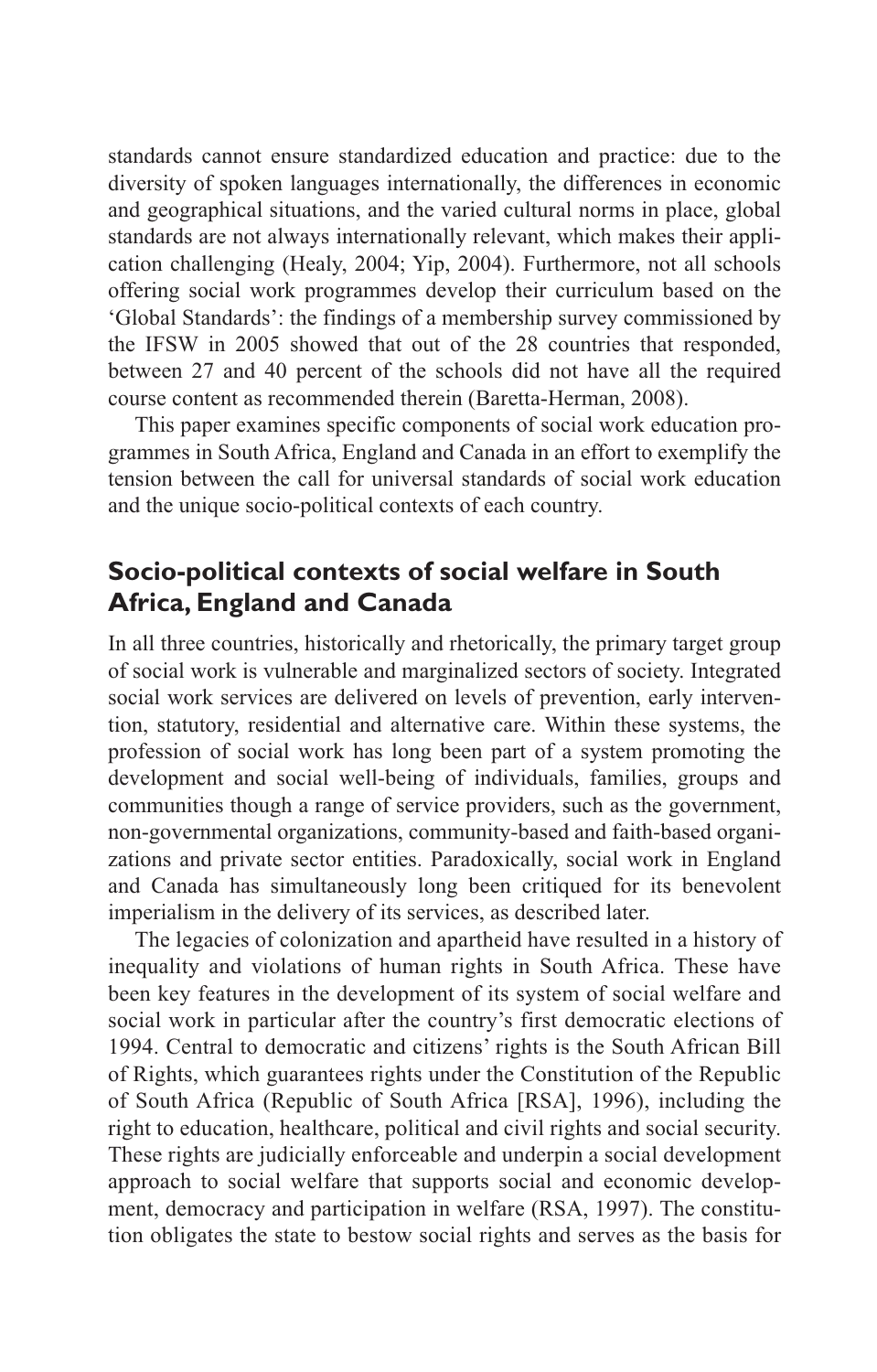the country's developmental social welfare trend, transcending the residual welfare approach of the past.

England, in contrast, has embraced models of provision derived from new public management, which as a global movement has been motivated by neo-liberal theory and economic ideas of improving efficiency (Christensen and Lægreid, 2007). Thus in England, market ideology and management solutions are seen as the motivating factors in improving and increasing efficient administration of the welfare state and the interlined ideas that professionals may disable the 'clients' that they should be assisting. For example, Harris (2003) identifies that the Seebohm Report (1969) did not appear to benefit service users as much as other front-line services from whom the majority of referrals were received. Thus social service departments responded to the needs of community-based agencies rather than developing and establishing their own preventative and casework functions. The majority of social work services is provided within a statutory environment, although many services are increasingly commissioned by the government local authority from small and large independent providers who now provide many services on their behalf. The independent sector is also therefore an important provider of social work services, and their services are usually more preventative than those of the statutory sector.

Finally, while Canada is a country that often enjoys positive international assessment, with its reported comfortable standard of living, social programmes, and mix of urban and rural lifestyles, analysis of social care soon reveals evidence of a staunch conservative ideology in shaping the direction of social welfare and social work. As with England, neo-liberalism's focus on individual rights and responsibilities provides the foundation for a prevailing discourse that essentially blames people for the structural obstacles they encounter. In addition, progressively since 1996, federal and provincial governments have continued to devolve responsibility for social welfare programming by contracting out to non-profit and private agencies, rolling back the reach of state-sponsored social care. For social workers, the incongruence of subscribing to a code of ethics which upholds social justice and emancipation of the oppressed, while working within an ideology that individualizes and pathologizes social issues, is an increasingly untenable dilemma (Mullaly, 2006).

### **Methodology: Comparative document analysis**

The methodology for this project was based on a comparative analysis of documents. This method was selected as a means of providing detailed information on the different social work education models in the three countries.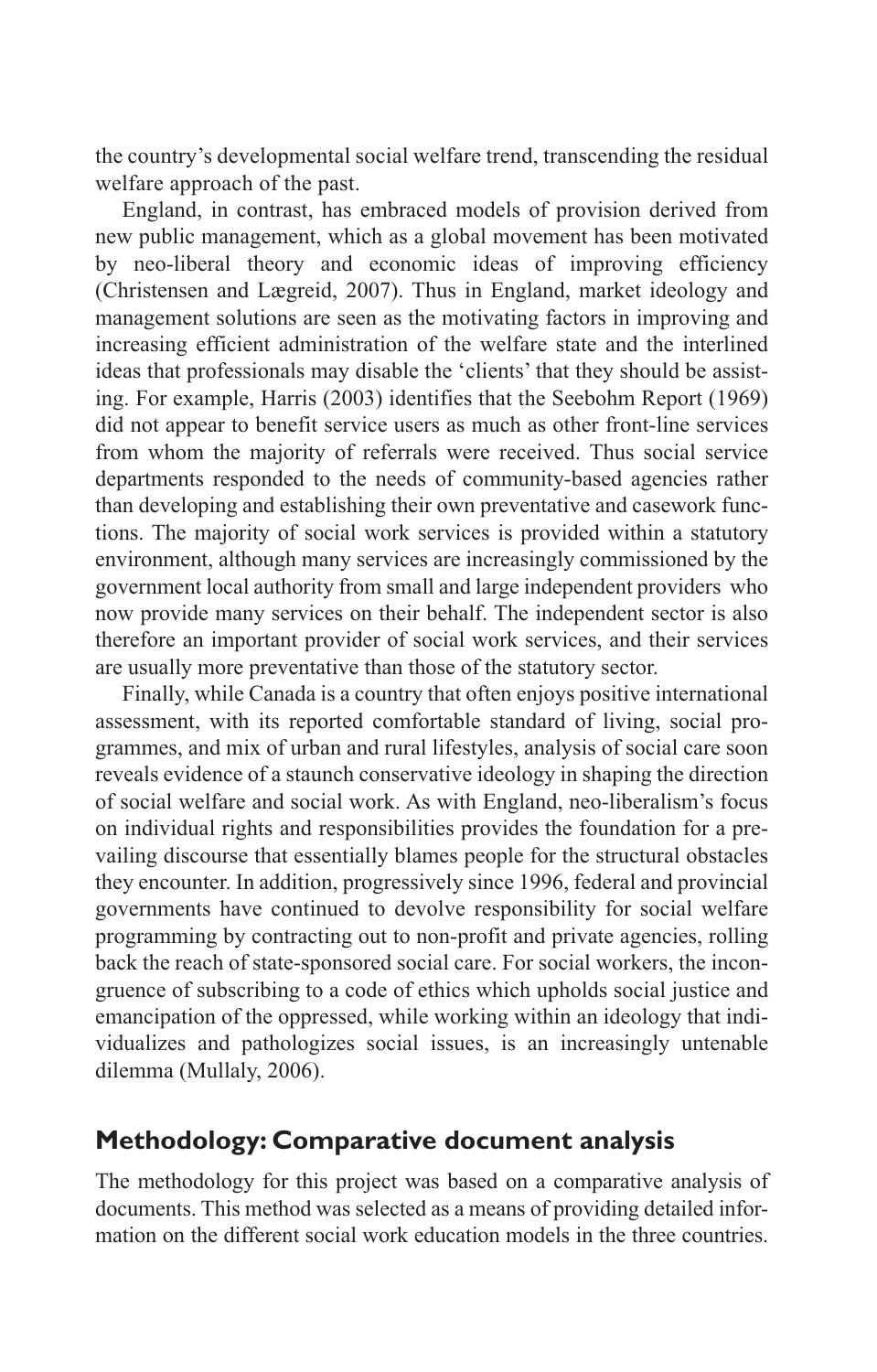Institutional visits and analysis of documents relevant to each country were undertaken between January and May 2009.

A comparison of documents based on a qualitative content analysis methodology was selected because the information needed was already available in the public sphere (Neuman, 2007); that is, all three countries had published standards and requirements for social work education. While content analysis is usually related to a more quantitative approach to document analysis, qualitative content analysis involves going

beyond merely counting words to examining language intensely for the purpose of classifying large amounts of text into an efficient number of categories that represent similar meanings. . . . Qualitative content analysis is defined as a research methodology for the subjective interpretation of the content of text data through the systematic classification process of coding and identifying themes or patterns. (Hsieh and Shannon, 2005: 1278)

The authors defined the following inclusion and exclusion criteria based on the requirements for validity provided by Scott (1990), for authenticity, credibility, representativeness and meaning.

- Documents produced by recognized professional associations
- Documents produced by recognized validating and/or regulating body
- Documents produced by accredited schools of social work
- Information relating to Bachelor of Social Work or equivalent

Conventional Content Analysis (Hsieh and Shannon, 2005) was used to define the categories and proceed to coding of the documents. Conventional Content Analysis is an approach used in studies aimed at describing phenomena where theory, research and literature are limited (Hsieh and Shannon, 2005). Indeed, there are a limited number of studies exploring the migration of social workers; those that exist fail to examine education models and curriculum (see for example Hussein et al., 2008). One study compares social work practice in different countries (Daley, 2003); however, comparative analysis of social work requirements across national contexts is scarce. Hsieh and Shannon (2005) explain that one challenge of Conventional Content Analysis is failing to develop a complete understanding of the context, thus failing to identify key categories; this was counteracted by undertaking the data analysis collaboratively, through a series of university visits in the three countries. Social work researchers from Coventry University (England), Dalhousie University and Université de Montréal (Canada), Stellenbosch University and Nelson Mandela Metropolitan University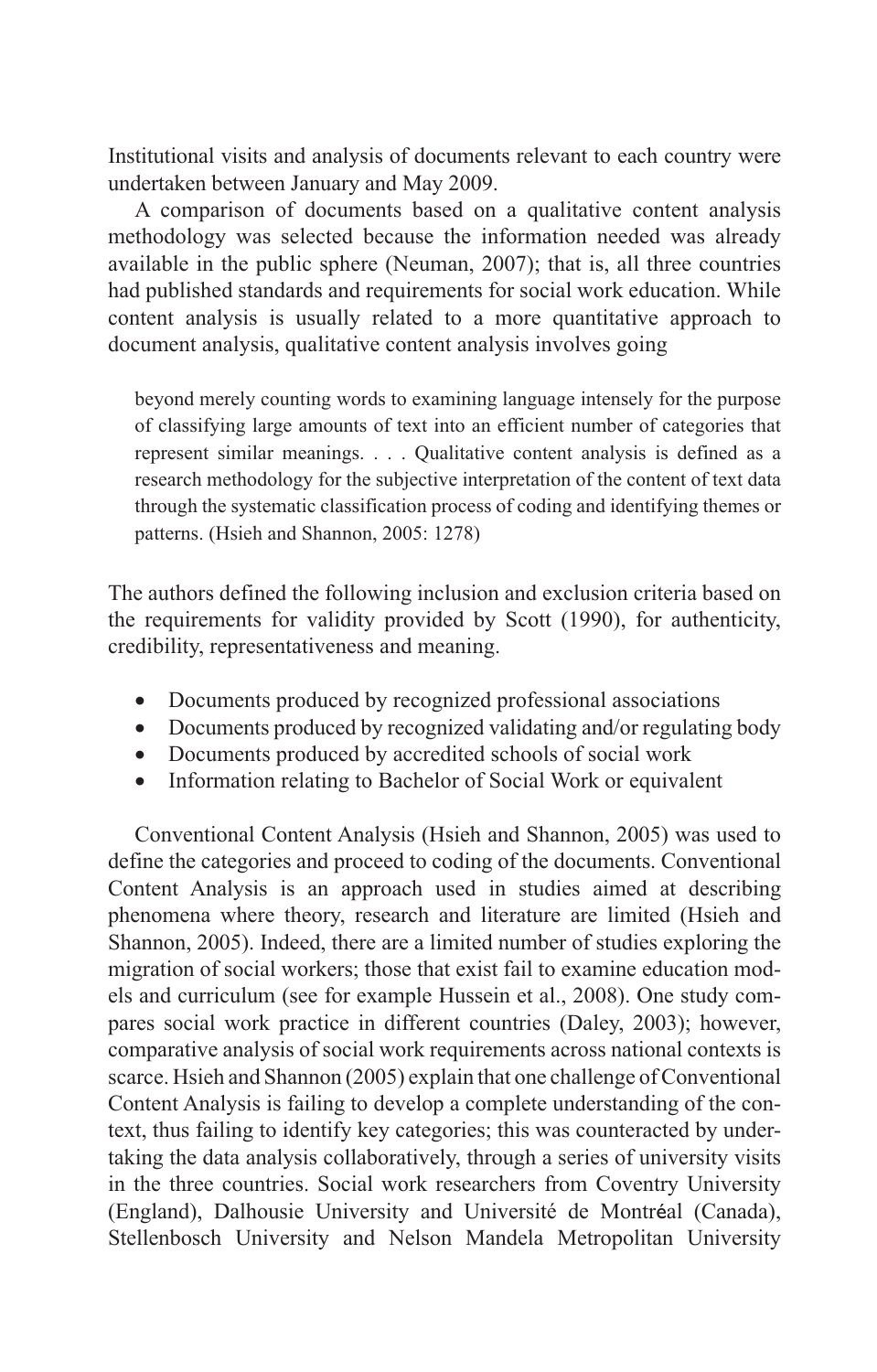(South Africa) met on several occasions, in each location, to examine the differing programme specifications. Through discussions, analysis of local contexts and a thorough examination of the key documents selected through the inclusion and exclusion criteria, the team determined the following categories for analysis:

- Systems of accountability
- Admission to programmes
- Practice learning
- Suitability
- Codes of practice
- Relationship to professional body

The following section examines the research findings using the six aforementioned categories as a guide to the discussion.

# **Comparison of the social work education models**

### *Systems of accountability in social work education*

Each country is accountable to a national body in the development and delivery of social work education. In England these include the Requirement for Social Work Degree (Department of Health, 2002); the Quality Assurance Agency Benchmark for Social Work (2000); the National Occupational Standards (QAA, 2007; Qualifications and Curriculum Development Agency, 2002); and the General Social Care Council Code of Practice (GSCC, 2002). In South Africa, educational programmes are accountable to the South African Council for Social Service Professions (RSA, 1978) and the South African Qualifications Authority (RSA, 1995, 2003). The Canadian Association for Social Work Education (CASWE) determines the Standards of Accreditation (CASWE, 2008), to which all social work education programmes must adhere.

In each of the three countries, social work education is offered as a generalist degree, meaning that, upon completion, students are prepared to work with client groups in various settings. The undergraduate degree ranges from two to four years of full-time study, and specialization can be achieved through post-graduate study. In England and Canada, both undergraduate and postgraduate social work degrees can lead to registration with the regulators of the profession. In England, the regulator is the GSCC; in Canada regulation is a provincial matter. In South Africa, the profession is regulated through the South African Council of Social Service Profession (SACSSP). While comparisons in terms of degree requirements is quite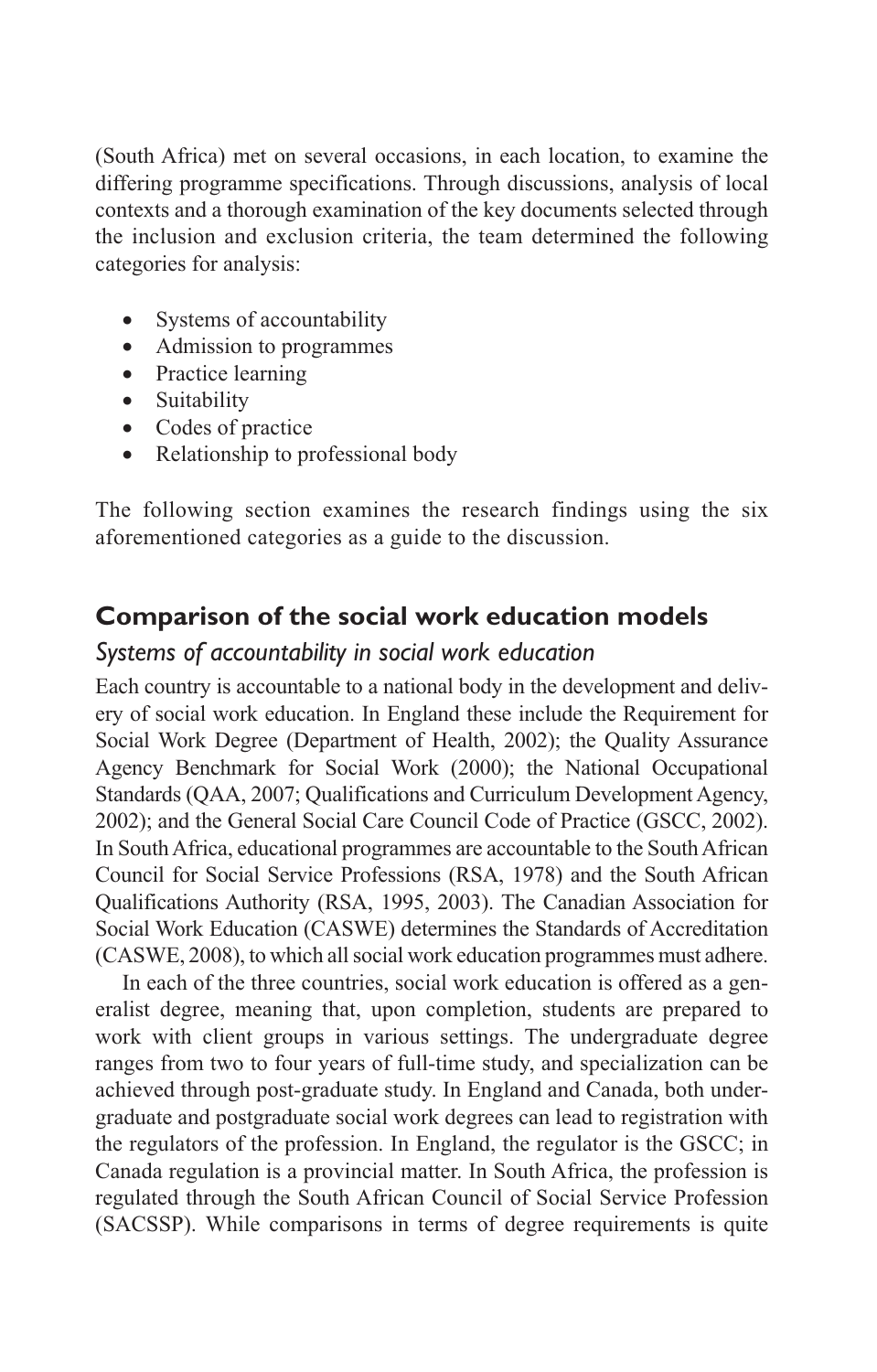straightforward, the differences in what *constitutes* qualification, and, in Canada, the fact that legislation of the profession is a provincial matter, makes direct comparison across the three countries a challenge.

#### *Admission to programmes*

Social work programme admission criteria and processes vary considerably across the three national sites. In England, the admission standard is set by the academic qualification awarded in a specified subject, an examination generally taken by students at 16 years of age. The academic admission requirement for social work programmes in England depends upon the institution. However, all programmes must at least satisfy the minimum requirements set by the Department of Health's requirements for social work training (Department of Health, 2002), which requires that each candidate must have obtained the equivalent of a C grade in both Mathematics and English in accordance with the General Certificate of Secondary Education (GCSE) and an individual or group interview prior admission. All incoming students must be able to communicate proficiently in spoken and written English. Furthermore, universities must 'satisfy themselves that all entrants have the capability to meet the required standards by the end of their training and that they possess appropriate personal and intellectual qualities to be social workers' (Department of Health, 2002). Each institution is left to develop the mechanism for this assurance. Finally, stakeholder representative(s) must be included in the selection process, although each university can determine the means for this inclusion.

Social work is offered at all universities in South Africa, which use a National Qualification Framework (NQF), as legislated in the South African Qualifications Authority Act (RSA, 1995), to set their admissions criteria. The NQF is a unified system for recognizing and organizing qualifications across a range of professions, a structure also used in several other countries, including England. It is a set of guidelines according to which learner achievements are registered, in order to recognize national standards of acquired skills and knowledge in an integrated and coordinated fashion. For admission into social work programmes in South Africa, applicants must have the required equivalent of a NQF level set by the admission requirements for university study, which is based on obtaining a National Senior Certificate and achieving an aggregate determined by the universities in four subjects designated for university study. Some universities expect applicants to write an access test, specified for the programme to which they wish to apply.

In Canada, the CASWE's Standards of Accreditation states that each school of social work in the country must clearly state the academic and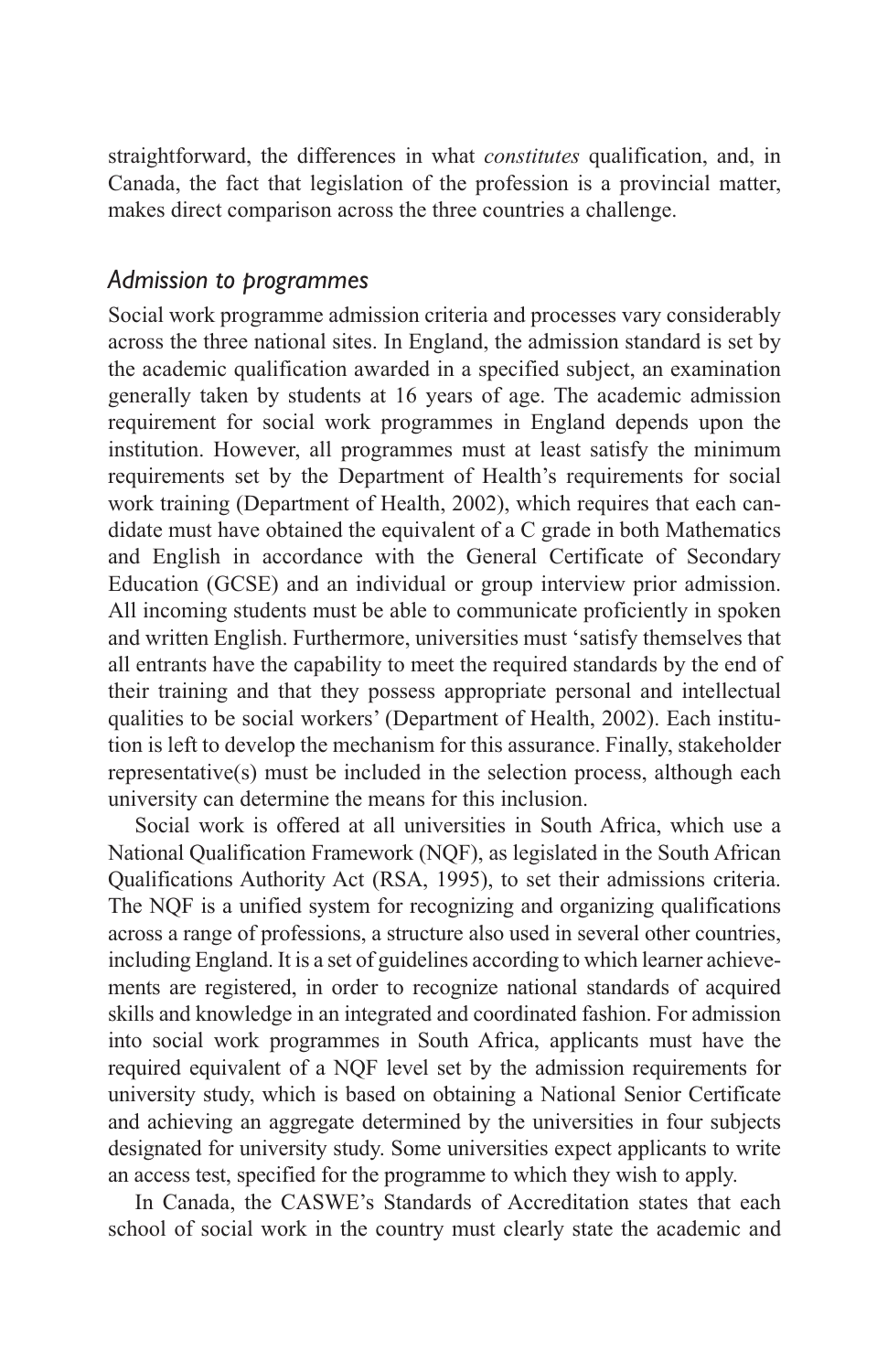professional entrance requirements in admission documentation, including any provisional requirements in keeping with the mission and mandate of the particular school. Most undergraduate programmes require at least one year of university study, at a minimum average grade of 70 percent, for consideration. The expectation of competence in the English language is set at the university level, not the level of the specific academic programme.

#### *Practice learning*

Practice learning, also known as field education, refers to the focus on integration of theory and practice that occurs when students are placed for a specified period of supervised social work practice in a social service agency. Several components of practice learning have been compared among the three identified countries. These include: number of hours required; preparations for placement; requirements of placement settings; contact with service users; and qualifications of practice assessors and assessment of practice learning.

The English system for social work education requires 200 assessed days of practice over the course of the undergraduate degree. At approximately 7.5 hours per day, this equates to 1500 hours of assessed practice learning. There is no national agreement on the number of hours required for practice education in South Africa. The Association of South African Social Work Education Institutions (ASASWEI) recently did an audit in the country and found that both the duration and the nature of field education vary considerably across institutions. The Canadian standard is 700 hours at the undergraduate level, though assessment of prior learning or experience may reduce this requirement, with a base amount still required to be undertaken (CASWE, 2008).

Preparations for the practice learning courses normally include criminal records and child abuse registry checks for England and Canada. In both countries, the respective registry records only convictions. In the case of an existing criminal record, Canadian documentation specifies that prior convictions may render the student ineligible for certain practice learning sites (based on the criteria of said sites) as well as for licensure after graduation. In England some criminal convictions will render the student ineligible to register with the GSCC and therefore to undertake the social work course in the first place. In South Africa, students must be registered with the SACSSP annually from the time of their second academic year onward. While criminal record checks are not required for South African universities, students are required to declare any conviction by a court of law or legal proceedings pending against them when they register as a social work student. Registration as a student social worker carries the same requirement for professional conduct and code of ethics and rules as for qualified social workers.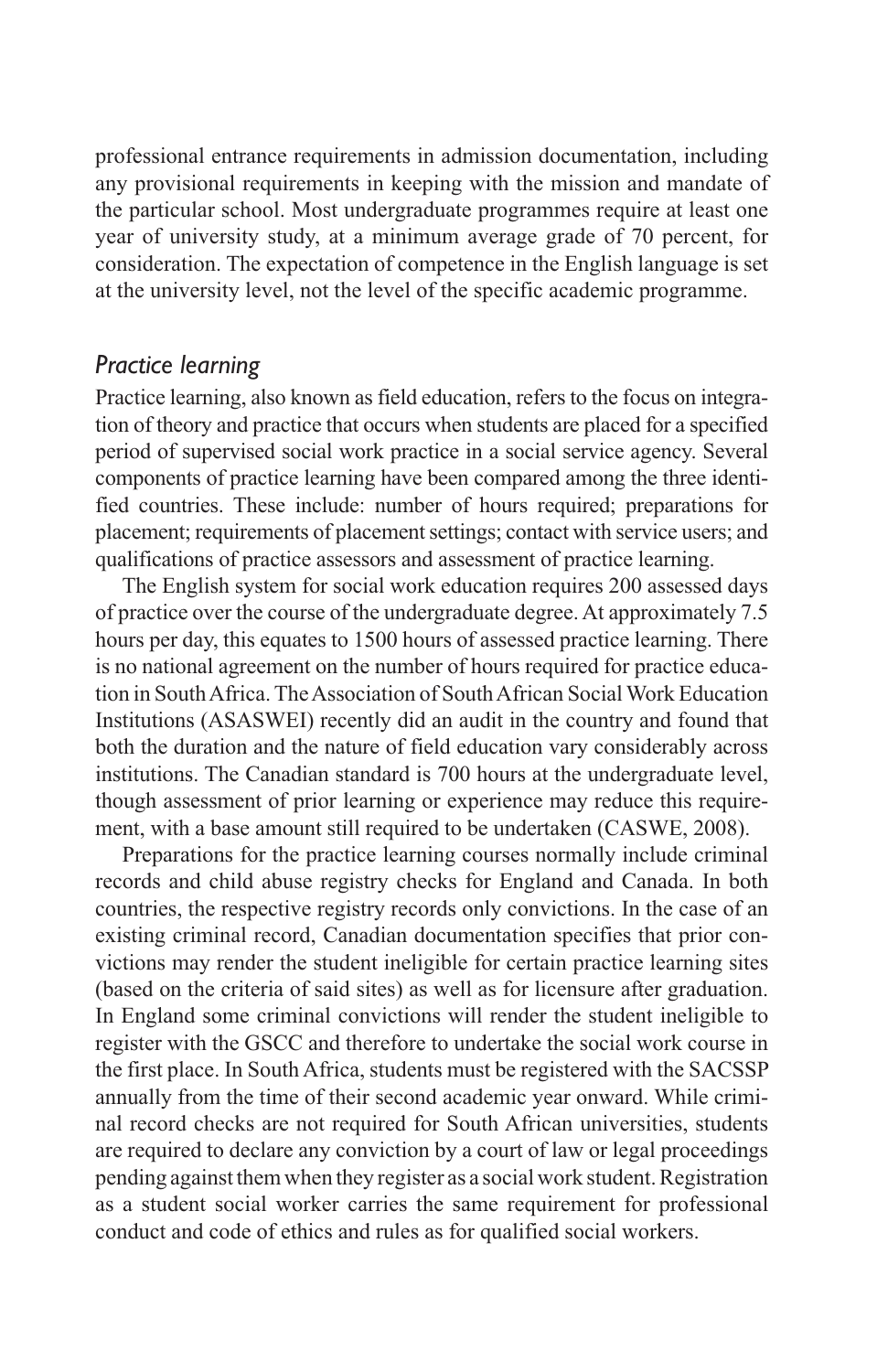While all three countries set requirements with regard to the context of practice learning, the specifications vary. In England, students must undertake placements in two distinct social service delivery models in their practice learning course, one of which must be a statutory environment. This distinction is not made for the South African or Canadian contexts. However, the South African Integrated Service Delivery Model (RSA, 2006) and CASWE Standards of Accreditation require that practice learning should include opportunities for students to be involved in direct and indirect interventions within conditions that allow for the analysis of systematic oppressions experienced by service users. The Canadian documentation makes particular note of practice learning sites which are relevant to the geographical location, an inclusion which recognizes the vast regional disparities experienced in terms of economics, access to resources, experiences of indigenous populations, and urban–rural tensions.

With regard to contact with service users, the English system requires that students work with two distinct populations in order to be prepared for general social work practice. In neither South Africa nor Canada is there a provision for placement settings with particular service user populations. Further, in Canada, direct practice is not equated with direct practice with service users, such that placements in policy development and research are considered equally valid as those sites that work frontline with service users.

In England, practice assessors must be undertaking or have completed a GSCC-recognized practice learning course offered by the universities that grant the social work degree. The title of this qualification has recently changed from 'Practice Teaching Award' to a single course entitled 'Enabling Others', reflecting a pedagogical shift from teaching students to creating the conditions for self-learning.<sup>1</sup> In South Africa, practice learning assessors must be registered as professional social workers with the SACSSP. Only registered social workers may function as supervisors during the education of student social workers. In Canada, practice teachers supervising a bachelor level student must hold a minimum Bachelor of Social Work (BSW); however, if there is a placement setting considered appropriate to the purposes of the practice learning course within which there is no social worker employed on site, arrangements are made to provide an off-site practice assessor who is a qualified social worker. Field instructors at the Bachelor of Social Work (BSW) level should possess, at a minimum, a BSW degree from a recognized professional programme and two years of social work practice experience after graduation. Canadian Schools of Social Work are required to ensure that field supervisors meet the further criteria as outlined in the Canadian Association for Social Work Education's Standards of Accreditation (CASWE, 2008). The practices in South Africa and Canada therefore differ from that of England in that the English system does not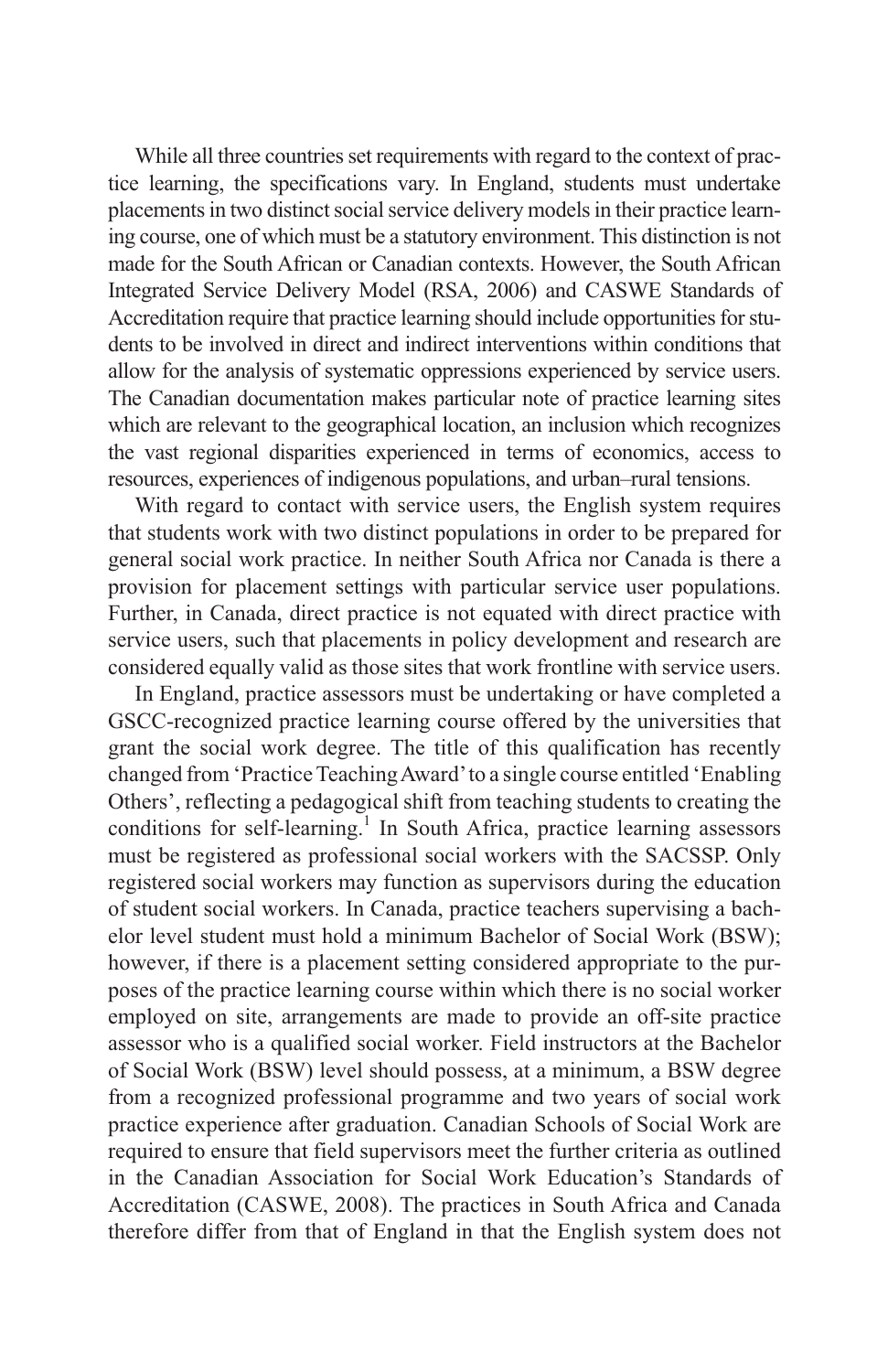require the practice assessor to be a qualified social worker other than for the final practice learning placement. Indeed, with regard to the first placement, any health or social care professional can undertake the 'Enabling Others' course and then act as a practice assessor for social work.

In each country the function of student assessment in the practice placement includes a faculty member as well as the placement-based practice teacher. The faculty member is responsible for communicating the university standards and scholarly expectations upon the student, as well as to ensure academic regulations are followed in the event of concerns regarding failure of the course or professional unsuitability.

The National Occupational Standards (Qualifications and Curriculum Development Agency), a set of benchmarks to assess performance, is used as the basis for assessment of practice learning in England, with the student responsible to compile evidence to substantiate the assessment. This evidence includes examples and testimonies on each of the six National Occupational Standards as well as the sub-standards of each. Similarly, in South Africa students must demonstrate achievement according to national standards, also referred to as exit level outcomes. These exit level outcomes include fundamental, core and elective components. In Canada, students are assessed according to the course outcomes as well as an individualized learning agreement developed at the outset of the practice placement and to which the student, practice assessor and faculty have agreed. In summary, while in South Africa and England the assessment is measured based on external criteria, the Canadian system allows for personalized learning goals in concert with the course objectives.

### *Suitability for professional practice*

Regulations for professional suitability for social work education and practice are maintained at the university level for South Africa and Canada. In England these regulations are shared between the university and the GSCC. In South Africa, suitability is determined based fully on academic merit; it is assumed that 'unsuitable' students will not pass the modules during the course of the social work programme. In England, social work programmes must assure the institutions that students have demonstrated the appropriate knowledge and skills of the profession and have met the requirements as stipulated by the Department of Health. This is assured through rigorous assessment of the student's portfolio (academic work and practice learning assessment) at the final period of study, a process undertaken jointly by the university and the GSCC. In Canada, assessment of professional suitability refers not to the academic record but to adherence with the national code of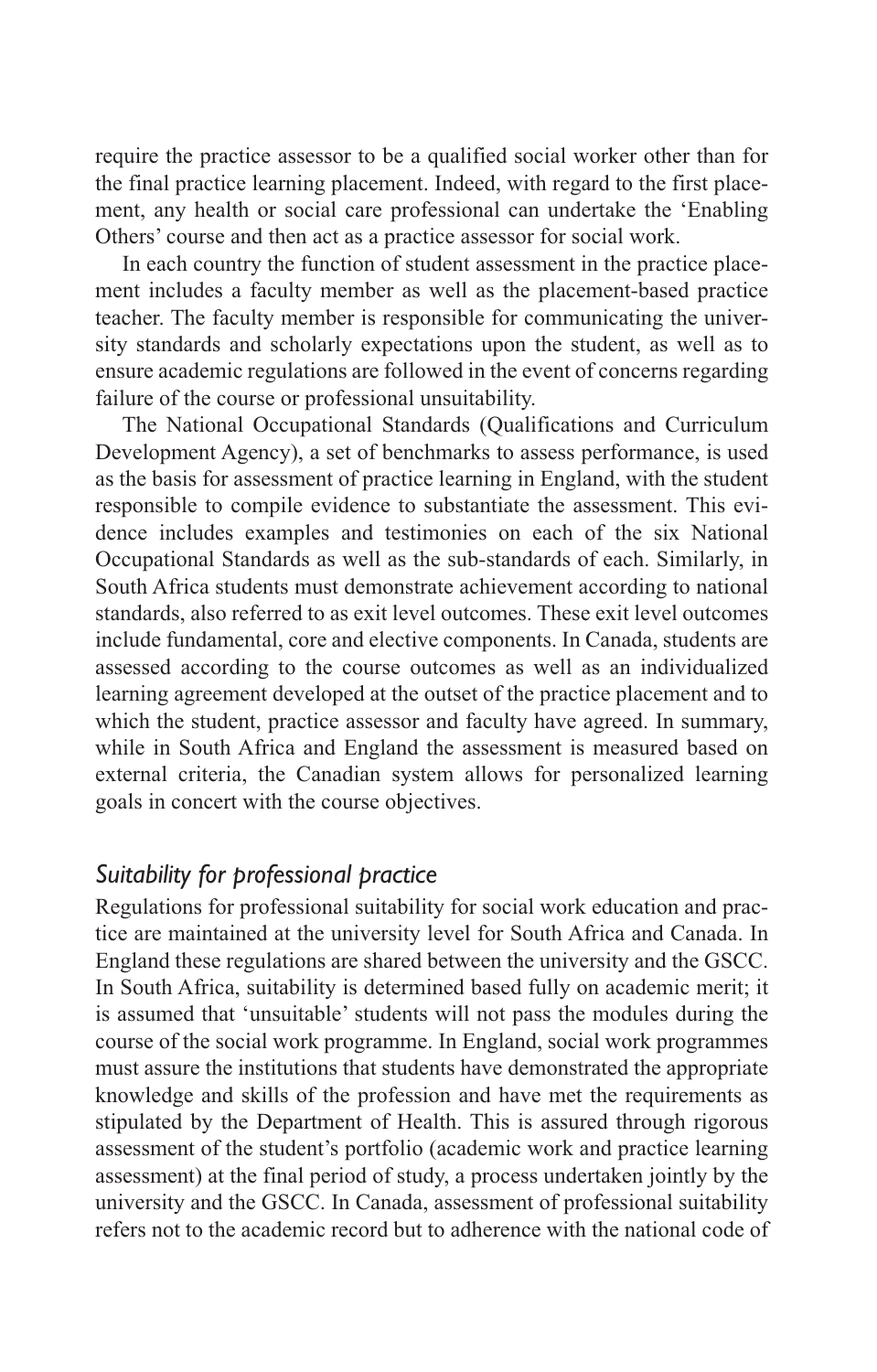ethics. Following due process the student may be assessed as unsuitable for the profession of social work.

### *Relationship to professional body*

In England and South Africa, and some provinces in Canada, the designation of 'social worker' is a protected title and can only be used by those who are qualified to the relevant regulatory standard and are registered with the professional regulator. These are the GSCC in England, the SACSSP in South Africa and the relevant provincial body in Canada. In England all social work students register with the professional body, the GSCC, and are required to maintain registration for the remainder of their studies. In addition students are encouraged to join and therefore abide by the codes of ethics established by the British Association of Social Workers. However, this code is not legally binding as is the GSCC code and therefore is aspirational in nature.

In South Africa the SACSSP maintains the 'Policy Guidelines for Course of Conduct, Code of Ethics and the Rules for Social Workers' which forms part of the Social Services Professions Act (RSA, 1978). South African students register with the SACSSP before the commencement of the second year of their degree and some universities expect students to take a public oath to uphold the SACSSP code of ethics.

In Canada regulation for practice is a provincial matter and therefore regulatory requirements vary across the country, although social work is a licensed profession in each province except for the territory of Nunavut. For example, in Nova Scotia, social workers are required to register when they complete their education and are entering practice; a two year candidacy period is required wherein the social worker meets monthly with a registered social worker and provides quarterly reports to the provincial regulatory body. In contrast, in Ontario, social work graduates can apply for registration directly following graduation with the social work degree. In Canada the code of ethics for social workers is held at the national level and adhered to by most provincial professional associations.

### *Implications for the migration of social workers*

While there are some similarities among the programmes reviewed earlier, important differences have also been noted which can lead to confusion and create a sense of displacement among social workers and social work students who are educated in one setting and seek to practice in another. For example, within Canada alone, assessment of foreign credentials differs from one province to another, with British Columbia contracting out the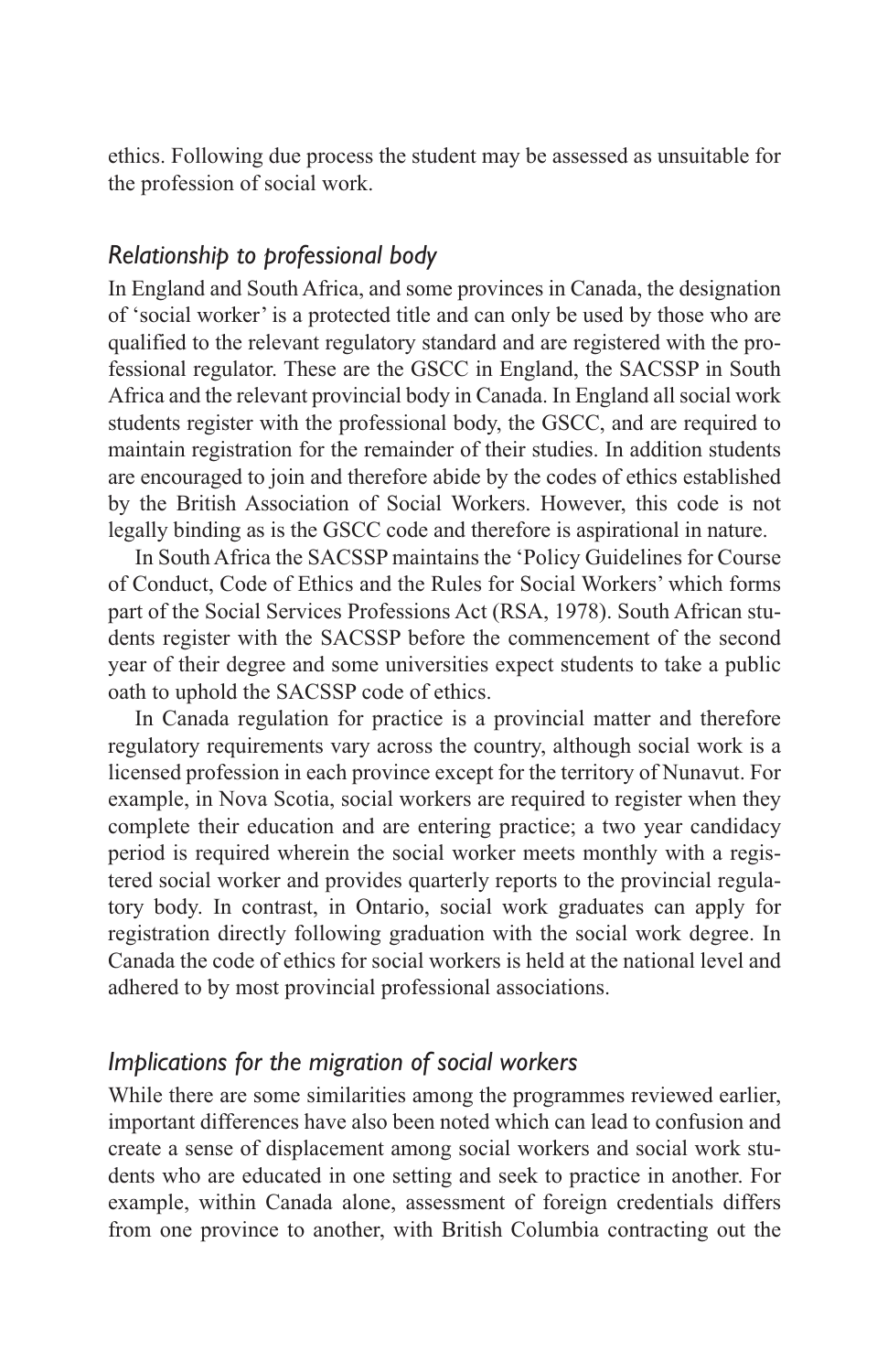examination of candidate files, Nova Scotia subscribing to the assessment process offered by the Canadian Association of Social Workers, and Quebec's provincial regulatory body undertaking the evaluation themselves. In England and South Africa assessment of foreign credentials is the purview of the professional regulator.

While on the one hand these varied processes can be seen to meet local demand, on the other hand some professional bodies are calling for universalized procedures that reconcile standards and practices transnationally (Beddoe and Duke, 2009). Indeed, some countries have begun to sign bilateral agreements that allow for a social worker qualified in one country to practice in the other without having to go through a formal process of equivalence, for example in the case of the France–Quebec agreement (Ordre Travailleurs Sociaux et Thérapeutes Congugaux du Québec [OTSTCFQ] and Ministère du travail, des relations sociales, de la famille, de la solidarité et de la ville Français [MTRFSVF], 2009). Other countries have begun to recognize social work qualifications from another country, for example the General Social Care Council in England will recognize social work qualifications earned in Canada if the university where the candidate has qualified is accredited by the Canadian Association for Social Work Education (GSCC, 2009). Given the momentum of globalized movement among educated professionals, we argue that it behoves social work educators and regulators to implement a system that reconciles the discrepancies and conceptualizes a social work identity that is transnational in scope. Universal criteria for social work education would facilitate the mobility of the workforce while ensuring that equivalent standards have been achieved regardless of the country of study. However, criteria and standards do not address the need for an inclusive and rigorous process for determining equivalence. For while the 'Global Standards for the Education and Training of the Social Work Profession' (IASSW and IFSW, 2004) articulate criteria, not all countries have integrated them in their curricula (Baretta-Herman, 2008). Indeed, Johnson and Wolf (2008) caution that such a policy may not encourage the development of transferable skills, but rather may simply instate minimum standards. Walsh and colleagues (2009) also note that minimum standards, even if implemented, may still be interpreted differently from one country to another and, therefore, not guarantee that minimum standards are reached. Finally, as social work educators committed to analytical and progressive social work pedagogy and practice, it is difficult to endorse standards that are 'minimum', given the potential implications of minimally prepared practitioners on the lives of service users.

We are left, then, with a somewhat classic tension between modernism's pull toward standardized structures that are applicable across time and space, and postmodernism's push for prioritizing local contexts and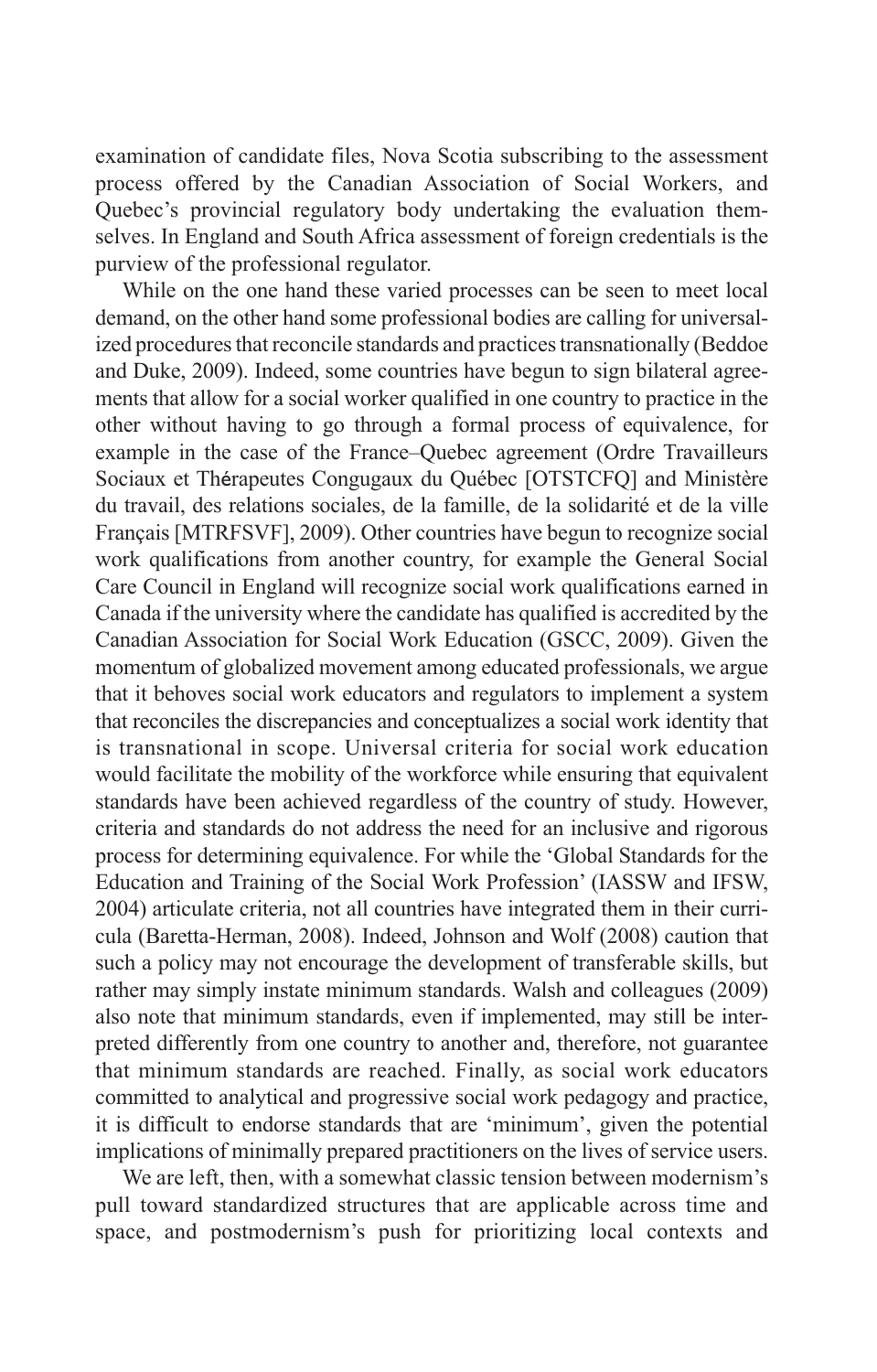cultures. On the one hand the promise of modernism's influence is a universal agreement on what constitutes best practice in social work education, with measurement standards to ensure best practice in social work delivery, for all service users regardless of the country within which social workers are trained. This direction is appealing, given its congruence with upholding the best interests of the service user and protection from poor social work practice. On the other hand, one of the effects of postmodernism has been to raise collective consciousness to the social construction of knowledge, custom and practice, historically and contextually situated. Social work education and practice are well familiar with this tension, given its commitment to uphold social justice for all and its acknowledgement that the requirements and expressions of social justice necessarily differ across peoples and communities. Developing a transnational system for recognition of social work credentials needs to attend to criteria and standards as well processes for working across contexts, situational needs and discrepancies.

# **Conclusion**

In the context of global migratory patterns, devising equivalent standards for education and qualification for social workers is clearly a valid task. At the same time, this paper makes clear the challenges inherent in doing so, given unique systems of categorization, distinct terminology and the antecedent events which have led to particular national priorities. This paper has reviewed social work educational processes in England, South Africa and Canada in an effort to explore the work ahead, should these nations consider mitigating the difficulties for social workers migrating between them. The authors advocate for the conceptualization of a transnational social work to lay the groundwork for transnational criteria, standards and processes to facilitate the migration of social work professionals who will continue to be on the move for professional, personal and political reasons.

#### **Note**

1. While fully relevant, a discussion of issues related to the pedagogical orientation of Practice Teachers lies beyond the scope of this paper.

#### **References**

Barretta-Herman, A. (2008) 'Meeting the Expectations of the Global Standards: A Status Report on the IASSW Membership', *International Social Work* 51: 823–34.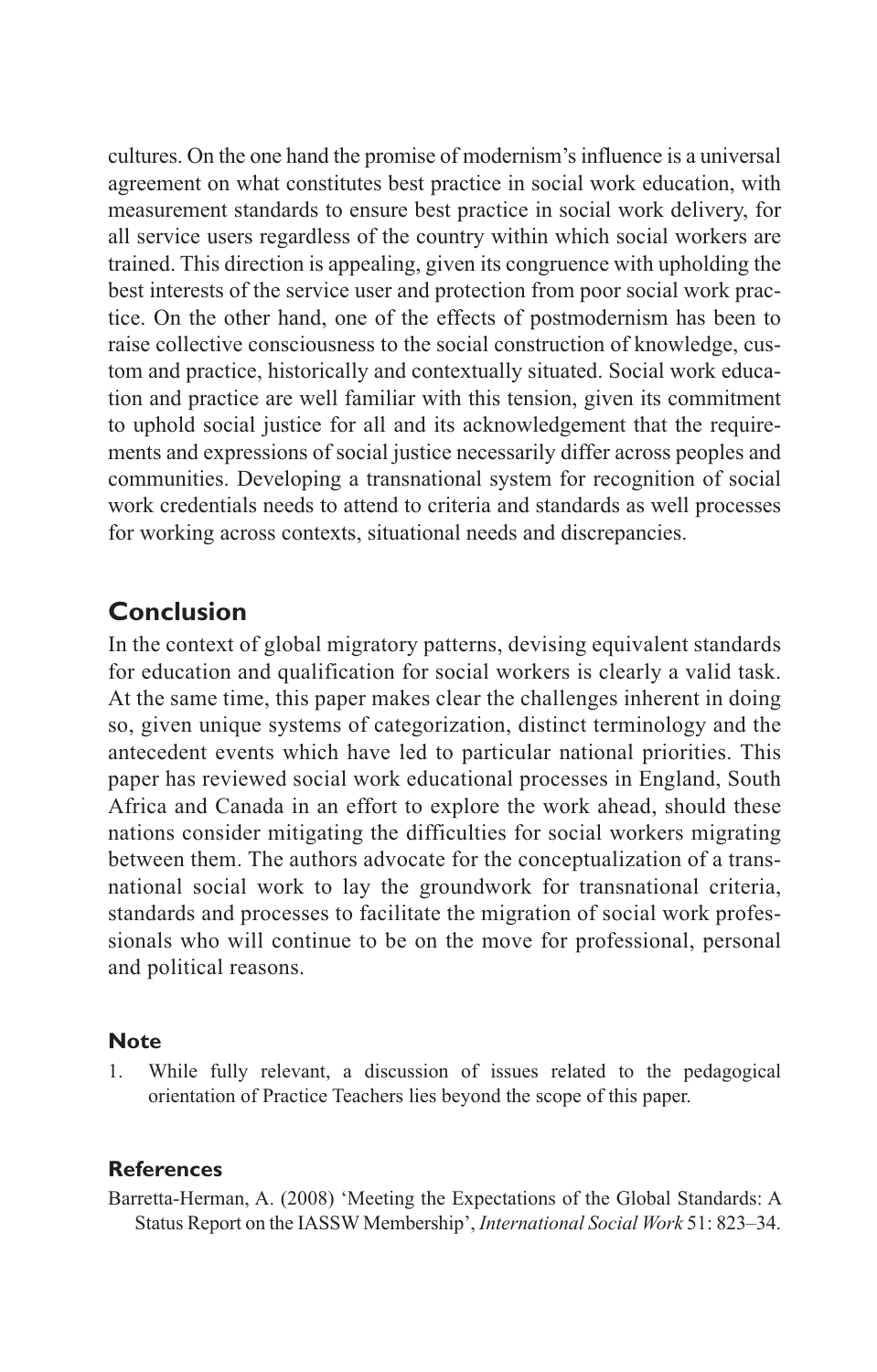- Beddoe, L. and J. Duke (2009) 'Registration in New Zealand Social Work: The Challenge Of Change', *International Social Work* 52(6): 785–97.
- Canadian Association for Social Work Education (CASWE) (2008) 'Standards for Accreditation'. Retrieved from www.caswe-acfts.ca/en (accessed 30 October 2009).
- Canadian Association of Social Workers (2005) 'Social Work Code of Ethics'. Retrieved from http://www.casw-acts.ca (accessed 30 October 2009).
- Christensen, T. and P. Lægreid (2007) *Transcending New Public Management*. Aldershot: Ashgate.
- Daley, J.G. (2003) 'Military Social Work: A Multi-country Comparison', *International Social Work* 46(4): 437–48.
- Department of Health (2002) 'Requirements for Social Work Training'. London: HMSO. Retrieved from http://www.dh.gov.uk/en/Publicationsandstatistics/Publications/ PublicationsPolicyAndGuidance/DH\_4007803 (accessed 22 November 2010).
- General Social Care Council (GSCC) (2002) *Code of Practice for Social Care Workers and Code of Practice for Employers of Social Care Workers*. London: General Social Care Council.
- General Social Care Council (GSCC) (2009) 'Country Assessment Guidance: Canada'. Retrieved from http://www.gscc.org.uk/page/205/Canada.html (accessed 23 November 2010]).
- Harris, J. (2003) *The Social Work Business*. London: Routledge.
- Healy, L.M. (2004) 'Standards for Social Work Education in the North American and Caribbean Region: Current Realities, Future Issues', *Social Work Education* 3(5): 581–95.
- Hsieh, H. and S.E. Shannon (2005) 'Three Approaches to Qualitative Content Analysis', *Qualitative Health Research* 15(9): 1277–88.
- Hussein, S., J. Manthorpe and M. Stevens (2008) *International Social Care Workers: People and Places in an Exchangeable Time*. Paper presented at Joint Social Work Education Conference, 3 July 2008, Cambridge.
- International Association of Schools of Social Work (IASSW) and International Federation of Social Workers (IFSW) (2004) 'Global Standards for the Education and Training of the Social Work Profession'. Adelaide, Australia. Retrieved from www.ifsw.org (accessed 11 September 2009).
- Johnson, S. and A. Wolf (2008) 'Qualifications Recognition Across Borders'. Paper presented at the annual conference of the International Association for Educational Assessment, Cambridge, September 2008. Retrieved from http://www.iaea2008.cambridgeassessment.org.uk/ca/digitalAssets/180455\_ Johnson Wolf IAEA2008.pdf (accessed 22 November 2010).
- Lyons, K. (2006) 'Globalization and Social Work: International and Local Implications', *British Journal of Social Work* 36: 365–80.
- Mullaly, B. (2006) *The New Structural Social Work: Ideology, Theory, Practice*. Toronto: Oxford University Press.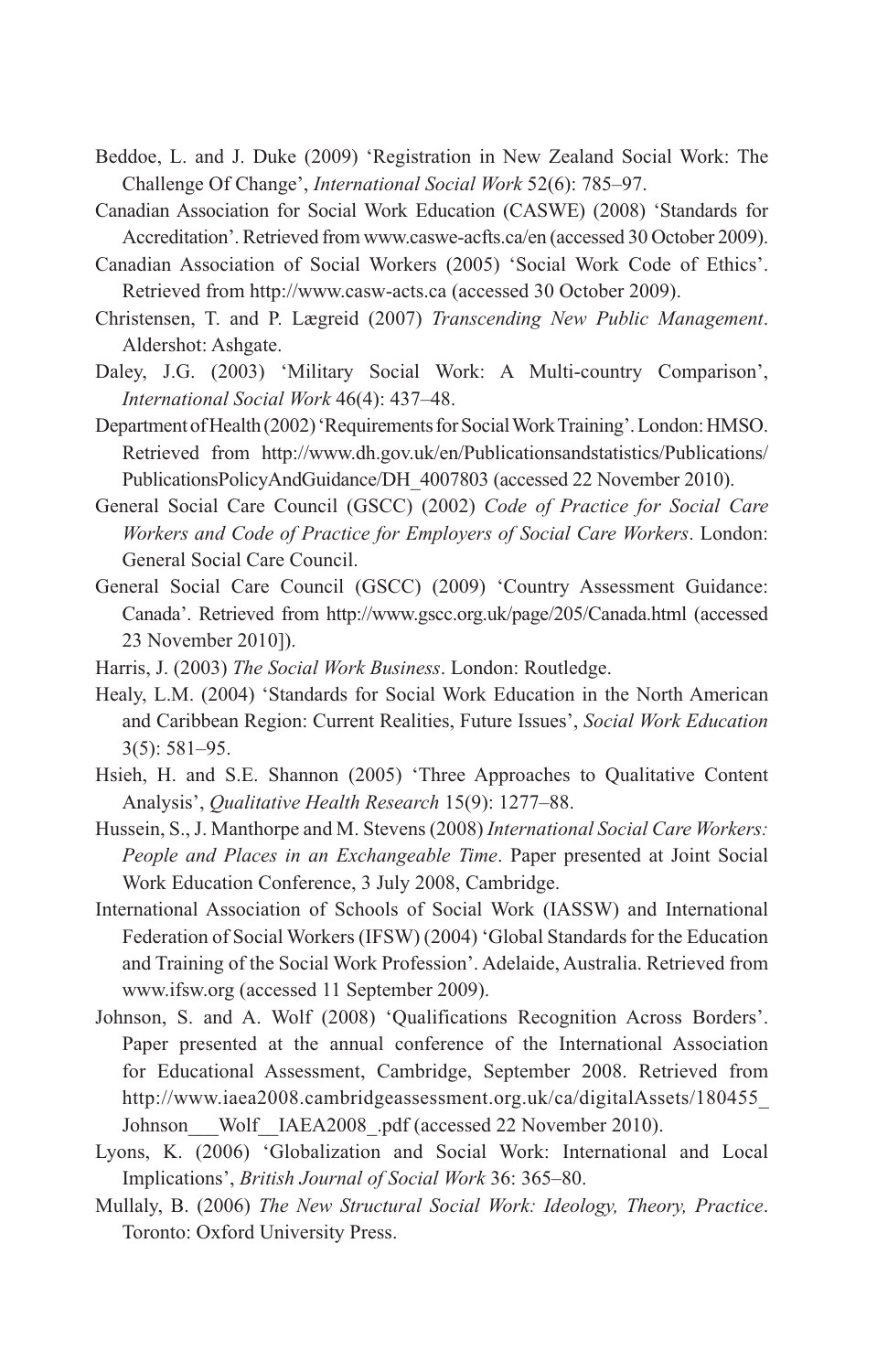Neuman, W.L. (2007) *Basics of Social Research*, 2nd edn. Essex: Pearson.

- Ordre Travailleurs Sociaux et Thérapeutes Congugaux du Québec (OTSTCFQ) and Ministère du travail, des relations sociales, de la famille, de la solidarité et de la ville Français (MTRFSVF) (2009). 'Arrangement en vue de la reconnaissance mutuelle des qualifications professionnelles entre l'Ordre professionnel des travailleurs sociaux du Québec et le ministre du travail, des relations sociales, de la famille, de la solidarité et de la ville Français'. Retrieved from http://www. immigration-quebec.gouv.qc.ca/publications/fr/arm/ARM-travailleurs-sociaux. pdf (accessed 22 November 2010).
- Quality Assurance Agency for Higher Education (QAA) (2000) 'Social Policy and Administration and Social Work. Subject Benchmark Statements'. Gloucester: Quality Assurance Agency for Higher Education. Retrieved from http://www. qaa.ac.uk/academicinfrastructure/benchmark/honours/socialwork.pdf (accessed 22 November 2010).
- Quality Assurance Agency (QAA) (2007) 'Subject Benchmark Statement: Social Work'. Draft for consultation, September 2007. Retrieved from http://www.qaa. ac.uk/academicinfrastructure/benchmark/statements/drafts/SocialWork07.asp (accessed 23 November 2010).
- Qualifications and Curriculum Development Agency, The (2002) 'Skills for Care'. The National Occupational Standards for Social Work. Retrieved from http:// www.skillsforcare.org.uk/developing\_skills/National\_Occupational\_Standards/ social\_work\_NOS.aspx (accessed 23 November, 2010).
- Razack, N. (2002) 'A Critical Examination of International Student Exchanges', *International Social Work* 45(2): 251–65.
- Republic of South Africa (RSA) (1978) South African Council for Social Service Professions. Ministry for Social Development. *Social Service Professions Act* (100 of 1978) (amended National Welfare Act [Act 100 of 1978]). Pretoria: Government Printer.
- Republic of South Africa (RSA) (1995) South African Qualifications Authority Act (Act 58 of 1995). Ministry of Education. *Government Gazette* 364: No. 16725 (4 October). Pretoria: Government Printers.
- Republic of South Africa (RSA) (1996) 'Constitution of the Republic of South Africa'. Retrieved from www.info.gov.za/documents/constitution/index.htm (accessed 30 October 2009).
- Republic of South Africa (RSA) (1997) White Paper for Social Welfare. Ministry of Welfare and Population Development. Notice 1108 of 1997, *Government Gazette* 386: No. 18166 (8 August). Pretoria: Government Printers.
- Republic of South Africa (RSA) (2003) South African Qualifications Authority. Qualification: Bachelor of Social Work. *Government Gazette* 452: No. 24362 (7 February). Pretoria: Government Printers.